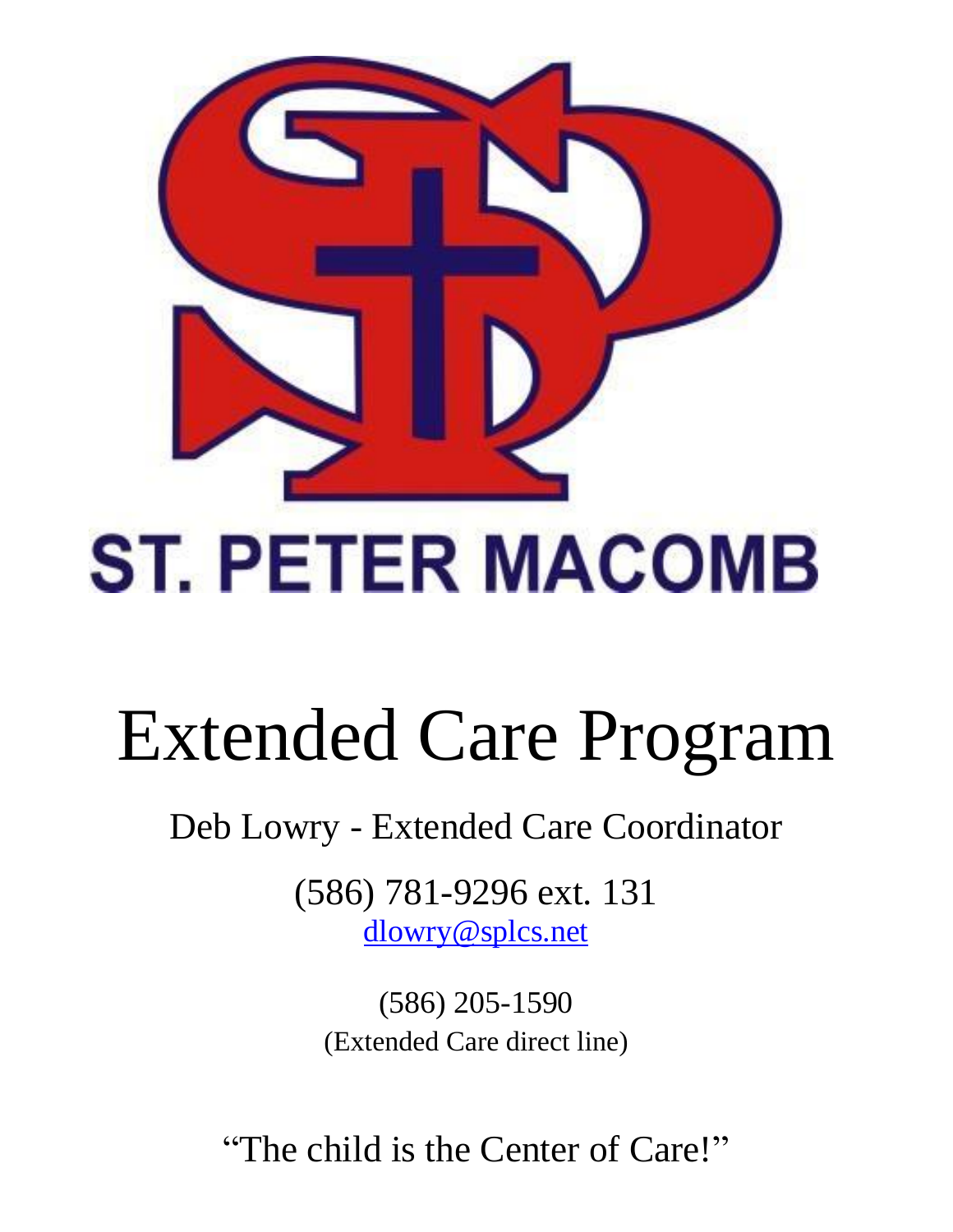**Non-Discrimination Policy**: St. Peter Lutheran School believes that discrimination is contrary to the philosophy, nature, and mission of the school. Therefore, St. Peter does not and will not discriminate on the basis of race, color, national or ethnic origin in its admission policies or educational and other school administered programs.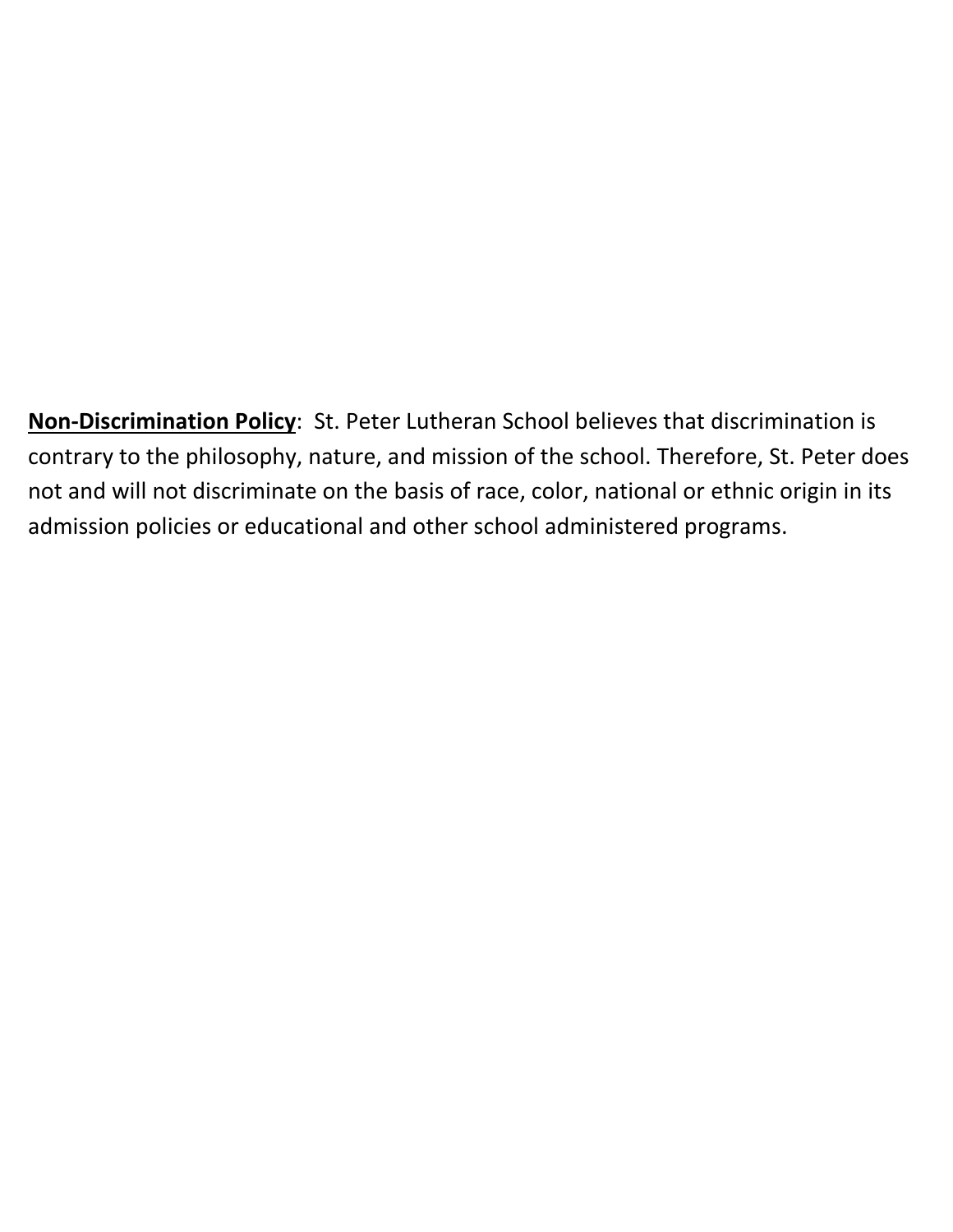## **LOCATION & HOURS**

Extended Care is available for children enrolled in Kindergarten - 8<sup>th</sup> Grade at St. Peter Lutheran School.

Extended Care is located in Kaiser Hall Narthex and Lounge.

Extended Care children may be dropped off and picked up at Door #12.

#### **EXTENDED CARE HOURS**

7:00 - 7:45 a.m. and 3:00 - 5:30 p.m.

Extended Care will follow the same calendar schedule as the K-8 School regarding vacation time and days off. *Only morning (before school) care is available on half days of school.*

#### **ROLE OF EXTENDED CARE**

The role of extended care is to give families of St. Peter a before and after care school program that is an extension of the beliefs and values of St. Peter Lutheran Church and School.

#### **REGISTRATION**

Families may register for the before and after care program through the FACTS school management system, or in person at the St. Peter annual back-to-school night.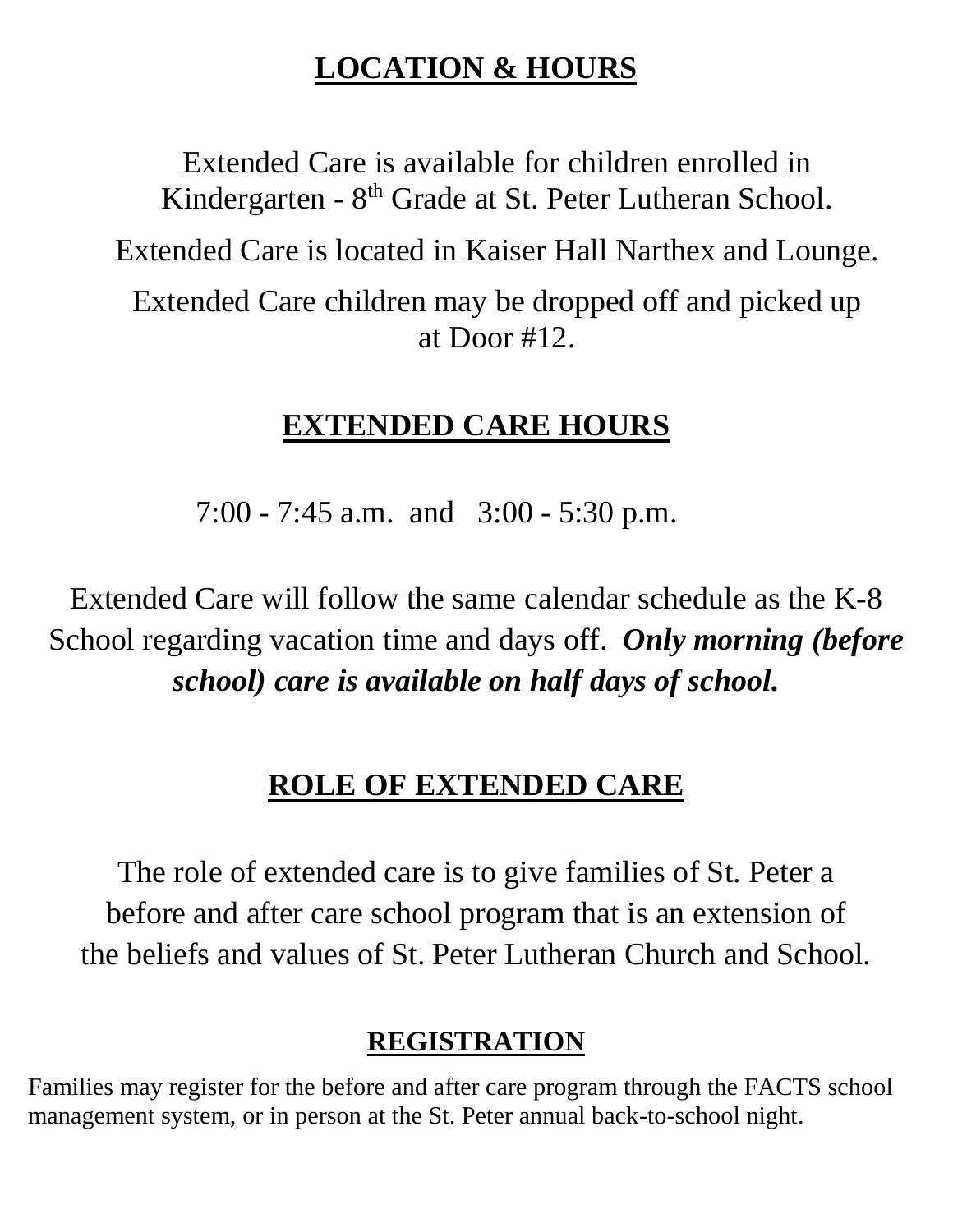### **STAFF**

All employees have undergone and passed the Child Care Background Check, required by the State of Michigan. In addition, employees have had CPR training and must obtain at least 16 hours of continuing education each year. St. Peter Lutheran Extended Care will fully comply with the State of Michigan ratio of 1 adult to 18 children.

#### **SAFETY**

A child will **ONLY** be released, by signature, to parents or those persons authorized on the CHILD INFORMATION RECORD. Please be advised that whenever there is a change to the Child Information Record, it is your responsibility to let the staff know.

#### **ILLNESS**

Children who are too ill to attend school are too ill to attend Extended Care. If your child becomes ill while in attendance, you will be called and expected to pick him/her up as soon as possible.

#### **COVID Protocols 2021-2022**

You will find the most current COVID protocols under announcements in the FACTS school management system.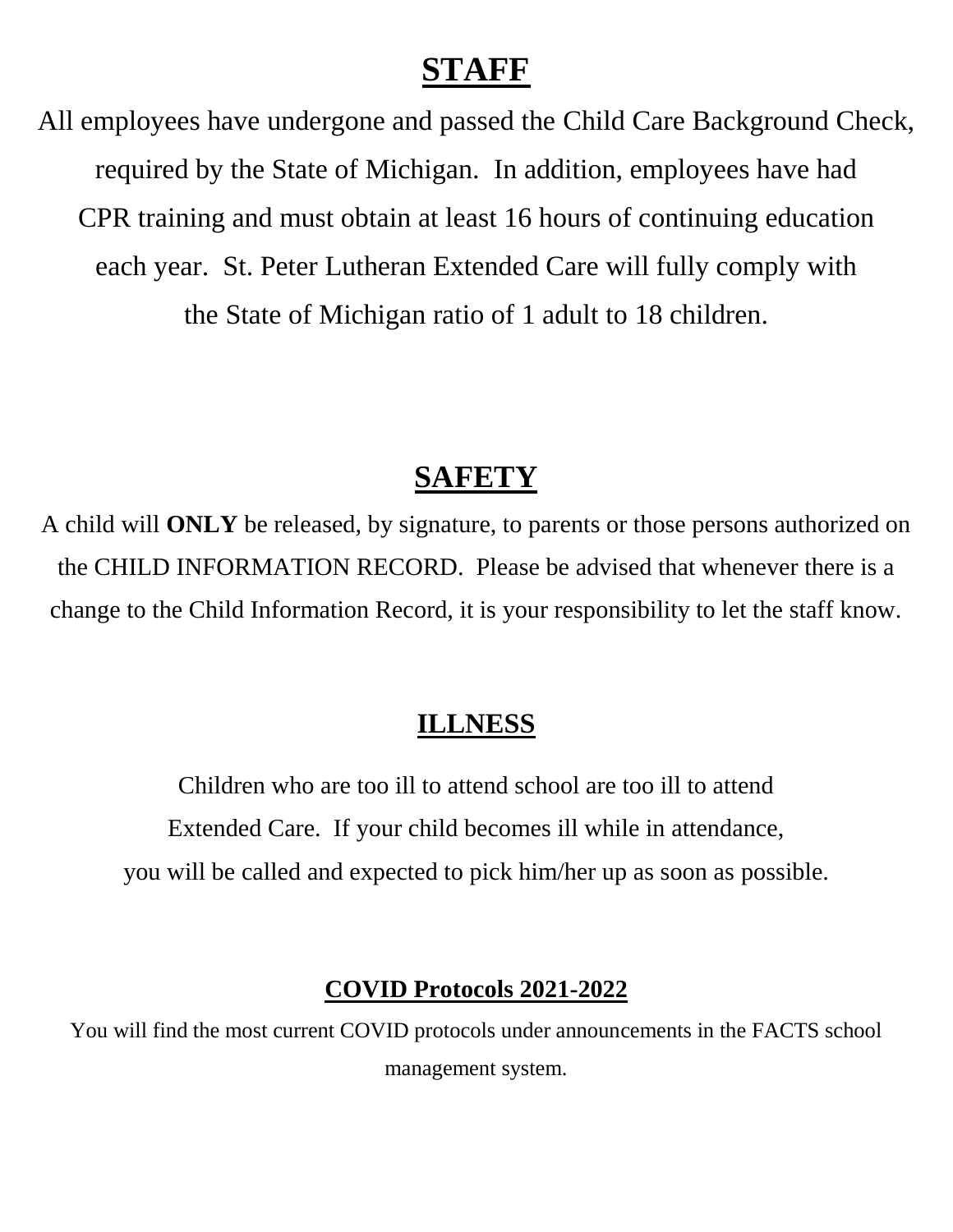#### **Accident Policy**

Our staff will do everything possible to provide a safe atmosphere for your child while he/she is attending St. Peter Lutheran. However, should an accident occur, our staff will take the following steps:

- 1. An adult will remain with the child at all times.
	- 2. Basic first aid will be administered
- 3. The parent will be notified immediately by phone.
- 4. If necessary, an emergency rescue service or ambulance will be called.

**\*Note:** St. Peter does not carry accident or athletic insurance on the students. Under the Affordable Care Act all individuals are required to have healthcare insurance coverage. If an injury accident occurs on St. Peter's campus it will ONLY be covered by your own medical insurance plan. No out-of-pocket costs will be reimbursed.

#### **DISCIPLINE**

#### **AT ST. PETER LUTHERAN CHURCH AND SCHOOL, WE USE CHRIST-CENTERED MEANS OF DISCIPLINE**

#### **If disciplinary action is required, children will be:**

- A. Given a warning
- B. Encouraged to engage in a new activity/quiet time

#### **IF NEGATIVE BEHAVIOR CONTINUES:**

Formal written notifications will be given and parents must sign and return before children will be permitted back into the program.

Suspension from the program may result if the child:

- 1. Has more than three written notifications in one month
- 2. Shows a repeated pattern of disciplinary concerns
- 3. Deliberately destroys materials, supplies, or equipment
- 4. Displays behavior that endangers the health and safety of others
- 5. Bullies other children.

Please read and discuss the Extended Care Behavior Expectations with your child. Please make yourself a copy for your home reference.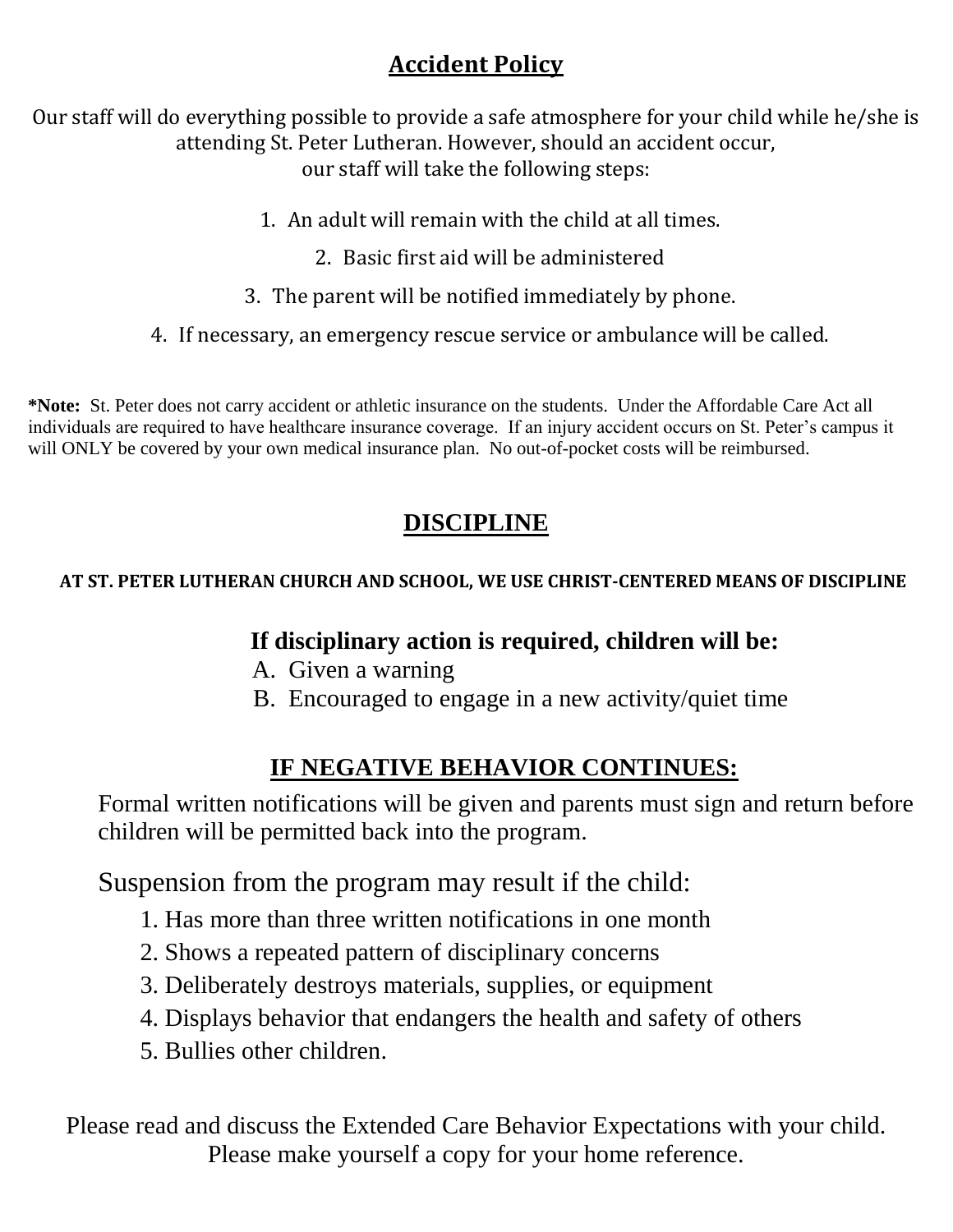### **SCHEDULE**

Our Extended Care Program strives to create a safe, non-threatening environment that is structured and unstructured, informative and creative, active and quiet, indoor and outdoor.

- **7:00-7:45 a.m.** Free Play, Board Games etc.
- **3:00-5:30 p.m.** Large motor, homework, arts and crafts

# **ELECTRONICS**

St. Peter is not responsible for loss, damage, theft, etc. of any devices brought to Extended Care.

## **FEES**

All Extended Care fees will be billed through FACTS tuition management system.

Families will be charged \$5.00 per hour, or any part of an hour for EACH child.

Parents will be charged a \$10.00 late fee PER CHILD for every 10 minutes after 5:30 p.m.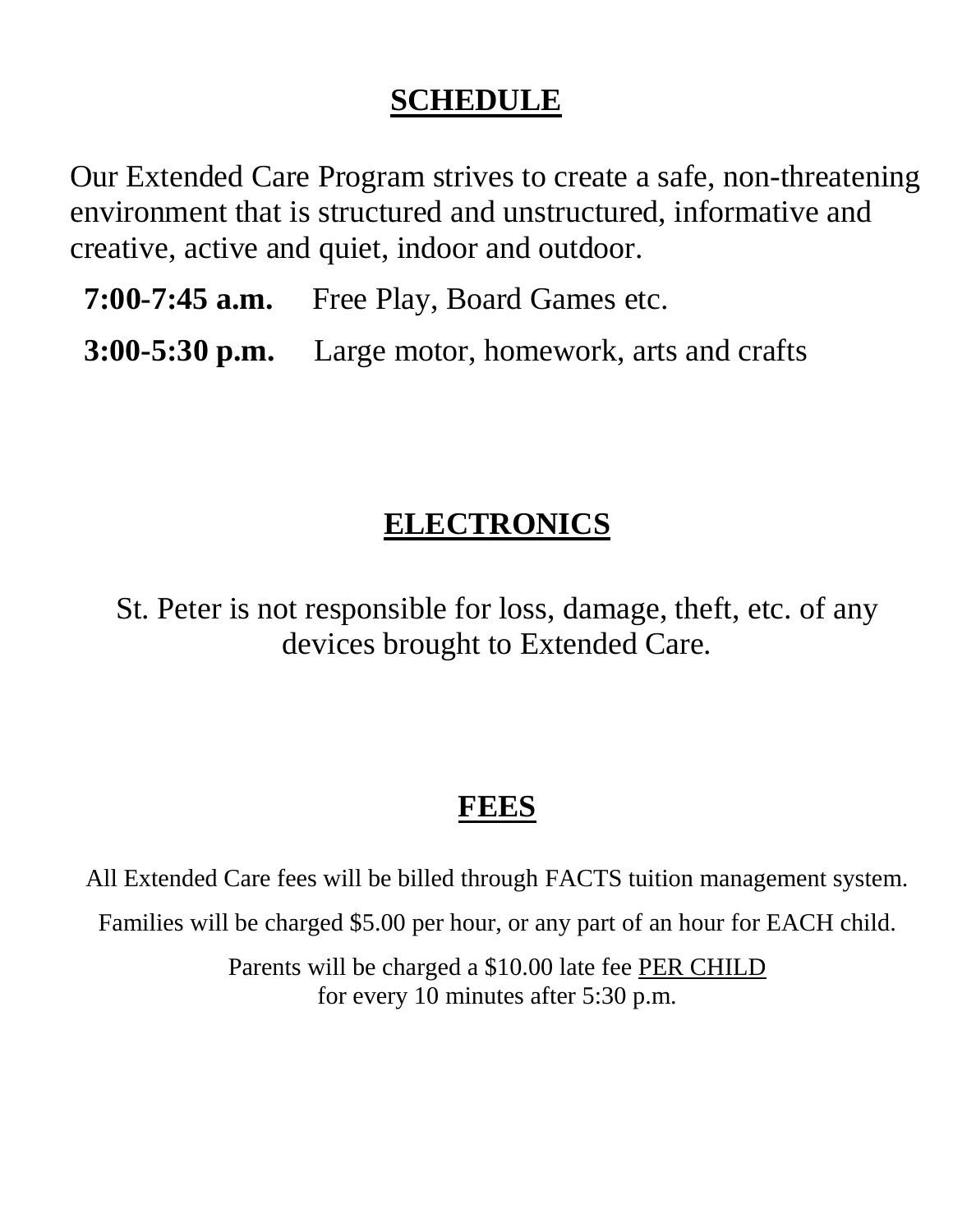# **Snacks**

Parents must provide PEANUT/TREE NUT FREE snacks for their children daily. All snacks must be in original package with listed ingredients, with the exception of fresh fruit and vegetables, and will be approved by Extended Care staff before children may eat.